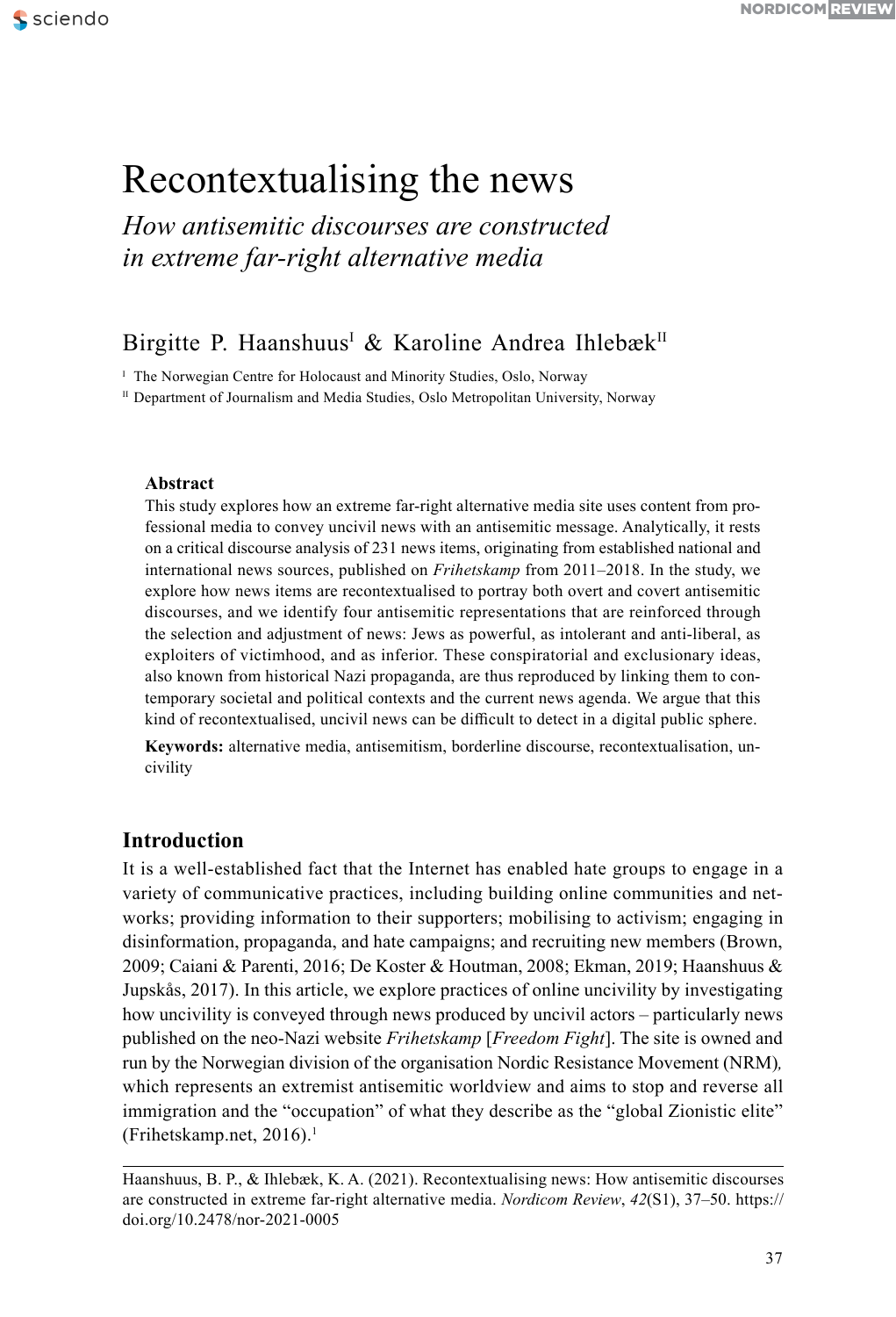This article addresses *Frihetskamp* as an extreme far-right alternative media site. Several studies have explored how far-right alternative media has increasingly managed to impact online agendas through uncivil and exclusionary discourses about immigration and Islam (Benkler et al., 2018; Ekman, 2018; Holt, 2019; Krzyżanowski & Ledin, 2017; Sandberg & Ihlebæk, 2019). Furthermore, previous research has shown how such sites mimic the features of professional news media sites and that they often select and amend stories from the established media (Ekman, 2019). In this article, we aim to explore how far-right alternative media function as an arena for antisemitic discourse, and we ask: How are uncivil discourses about Jews constructed through news published on *Frihetskamp*? More specifically, we focus on the process of recontextualisation, by which we mean how news from professional news organisations is placed in an uncivil discursive context and consequently changes meaning, thus becoming "uncivil news". Also, we look at practices of alteration, where news items are manipulated in small but significant ways to enhance the ideological stance of the site. These amendments, we argue, might not necessarily be noticed by audiences confronted by single news items shared on social media, but the amendments can function as important signifiers for the organisation's followers. A point of departure, then, is that even though NRM is an uncivil actor, their uncivil message may be conveyed in more or less implicit and explicit ways on *Frihetskamp*. As Krzyżanowski and Ledin (2017: 567) have pointed out, uncivil actors often communicate through "borderline discourses", implying how hateful and exclusionary views that are in stark contrast to liberal-democratic ideals are represented through what apparently looks like civil communicative forms.

 Methodologically, this study is inspired by Reisigl and Wodak's (2001, 2016) discourse-historical approach – in particular, the socio-diagnostic critique, which aims to uncover the persuasive or "manipulative" character of discursive practices, whether manifest or latent. Based on a strategic selection of 231 news items originating from established news sources and published on *Frihetskamp*, we analyse how stories are amended to portray both overt and covert antisemitic discourses. On a theoretical level, the study is inspired by perspectives on historical and contemporary antisemitic Nazi discourses (Botsch & Kopke, 2014; Burrin, 2005; Herf, 2006; Macklin, 2014; Welch, 2002) and particularly how this kind of uncivility can be explored through far-right news production.

Although *Frihetskamp* as a news site might be described as a marginal phenomenon with limited visibility and reach, we argue that it is of great importance to explore how extremist actors construct and disseminate uncivil content. This is particularly so because antisemitism appears to be on the rise in Europe and the US. Recent reports have emphasised how online media plays an important role in this development (Anti-Defamation League, 2018; Community Security Trust, 2018, 2020; European Union Agency for Fundamental Rights, 2018), but so far, the topic has been given limited scholarly attention. We argue that it is of particular concern that the website in question to a large degree mimics the visual layout and content of professional online newspapers, which potentially can mislead audiences who are not necessarily supportive of NRM's cause, but who are unfamiliar with the symbols and language of neo-Nazis. Furthermore, by utilising news produced by legitimate news media that adheres to professional ethical standards, NRM constructs their uncivil message in a way that can be difficult to detect. In a Norwegian context, there have been several examples of how news content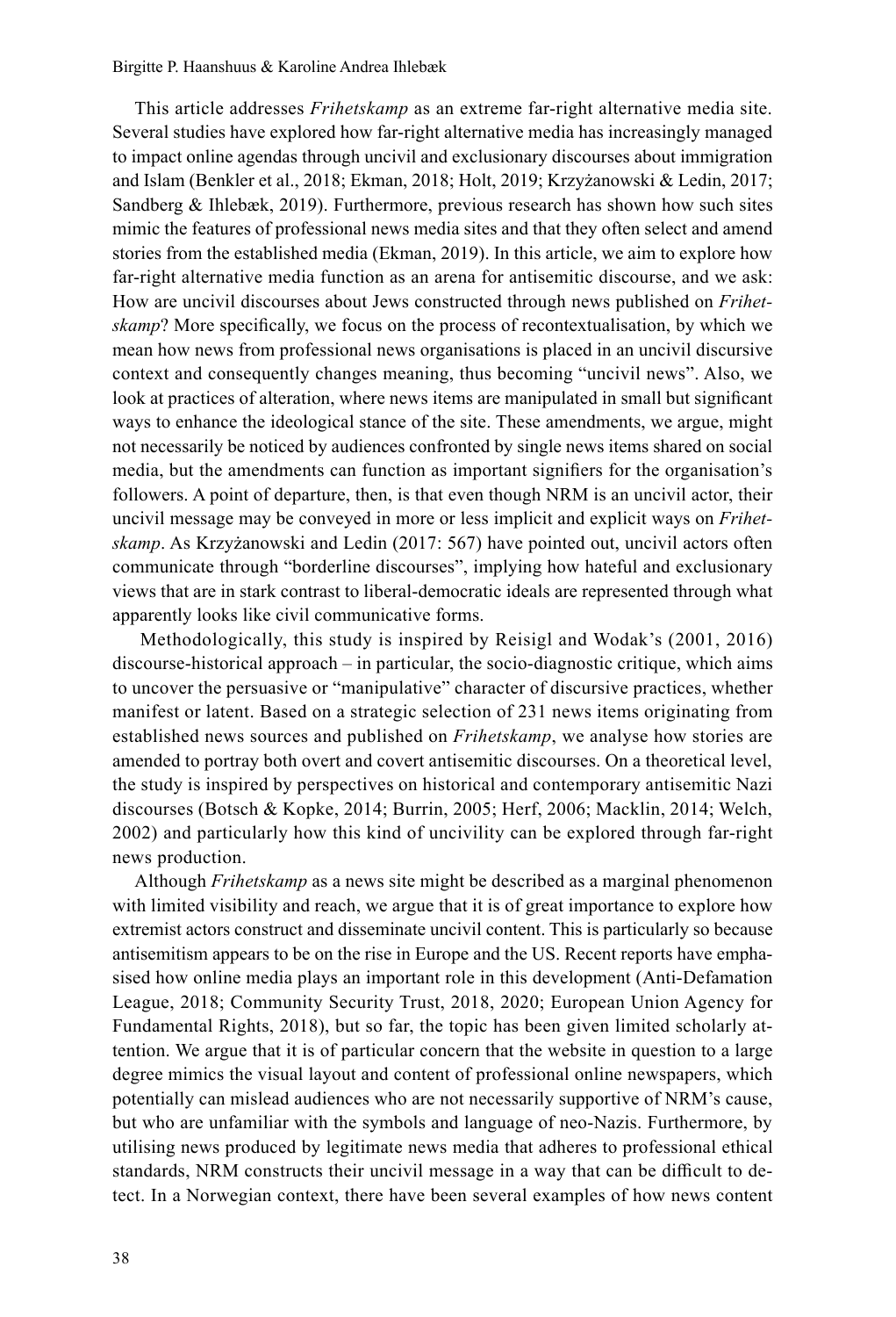from *Frihetskamp* has been shared on social media by people presumably unaware of the site's extremist stance (Klungtveit, 2020). By deconstructing news published on *Frihetskamp*, this study contributes with knowledge concerning how antisemitism is expressed in high-choice digital media environments, where the threshold for producing and distributing content is low and where it is increasingly difficult to distinguish between civil and uncivil information providers.

# **Uncivil news in far-right alternative media**

The digital media environment is characterised by a dramatic proliferation of actors that produce and distribute content (Chadwick, 2013; Marwick & Lewis, 2017). While online platforms undoubtedly have enabled valuable democratic participation from new groups in society (Papacharissi, 2004), the rise of online uncivility and hate speech has been identified as a democratic problem (European Commission, 2016; United Nations, 2019). Previous research has indicated that far-right actors have developed active media strategies to gain media attention (Baugut & Neumann, 2019) and that they utilise online communication structures to produce and distribute uncivil content to gain visibility and impact in the online environment (Caiani & Parenti, 2016; Marwick & Lewis, 2017).

In this article, we focus on uncivility in the context of far-right alternative media, meaning websites consisting of hyper-partisan and ideologically driven news (Figenschou & Ihlebæk, 2019; Heft et al., 2019; Holt, 2019; Ihlebæk & Nygaard, 2021). The literature on alternative media has traditionally been rooted in social movement theory, which emphasises that alternative media should strengthen democratic goals through participation and empowerment of marginalised groups (Atton, 2002; Haas, 2004). In recent years, however, there has been an increase in what can be described as right-wing to far-right alternative news media, characterised partly of uncivil and undemocratic discourses, specifically when it comes to topics such as immigration, integration, and Islam (Atkinson & Berg, 2012; Figenschou & Ihlebæk, 2019; Holt, 2019; Nygaard, 2019, 2020). Whether far-right alternative media based on exclusionary views should be termed alternative has consequently been questioned (Atton, 2006; Padovani, 2016). In this article, we refer to Holt and colleagues (2019: 863), who have proposed a non-normative definition of alternative media: "Alternative news media represent a proclaimed and/or (self) perceived corrective, opposing the overall tendency of public discourse emanating from what is perceived as the dominant mainstream media in a given system". Following this definition, a key trait of alternative media is the relational aspect and how the term alternative is used to identify an oppositional position. In the case of *Frihetskamp*, their counter-position to the "lying media" is stated on their website through the slogan "In times of universal deceit and lies, telling the truth is a revolutionary act". It is also worth noting that "the lying press" (or *Lügenpresse*) is a historical term that was used by the Nazi regime to discredit the news media and to undermine public trust (Koliska & Assmann, 2019).

In this article we argue that far-right alternative media can be viewed as a form of "bottom-up incivility" (Krzyżanowski & Ledin, 2017: 569), referring to how online platforms are used by amateurs and activists to express controversial, hateful, and extremist views to a wider audience. Following Krzyżanowski and Ledin's (2017) line of thought,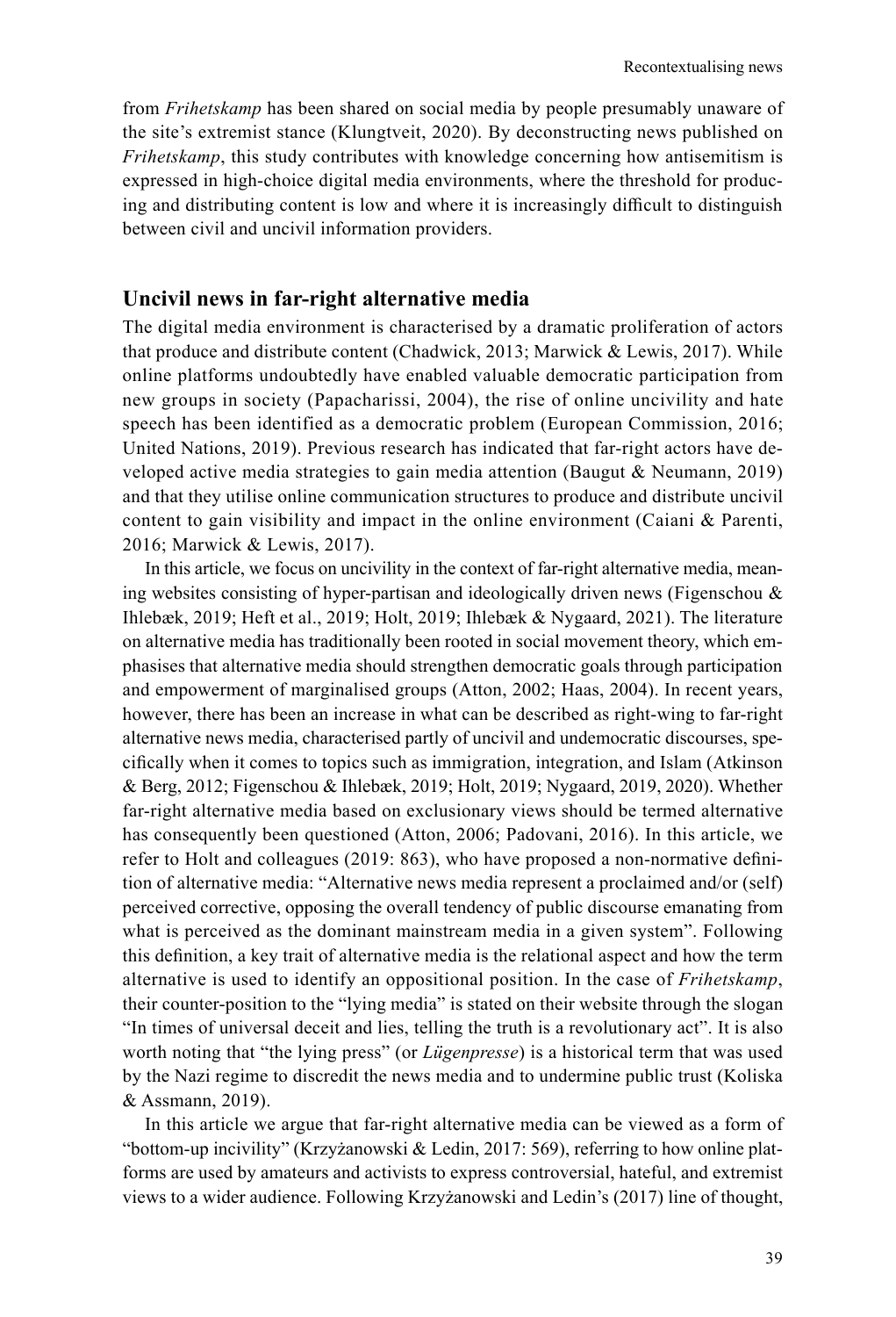we propose that far-right alternative media can be viewed as uncivil arenas because of the undemocratic or racist ideologies that constitute the basis for their practices. In contrast, professional online news media structured around journalistic professionalism and institutionalised ethics can be characterised as civil arenas of communication. The boundaries between what is deemed professional or non-professional – and civil or uncivil – is of course not clear-cut, or easily detectable in many cases (Carlson, 2015). Crude tabloid journalism, for instance, might break with the normative ideals of professional journalism and contribute to uncivil discourses about certain groups in society. Also, news published on what can be described as uncivil arenas may be conveyed through expressions that might, at first glance, seem civil. For instance, hateful discourses might be disguised by far-right actors by mimicking "real news" (Farkas & Neumayer, 2020). Studies have shown how far-right actors, rather than making up stories, often depend heavily on content from established news sources (Ekman, 2019; Haller & Holt, 2019; Krzyżanowski & Ledin, 2017). Consequently, what can be described as a process of recontextualisation occurs, which is when an element is taken out of one context and used in another, subsequently giving it a new meaning (Ekman, 2019; Krzyżanowski, 2016; Reisigl & Wodak, 2016). In the context of this article, recontextualisation refers to when a news story originally published on what can be described as a civil arena (established media) is republished on an uncivil arena (far-right alternative media) and is thus ideologically re-positioned. Furthermore, the original news item can be adjusted through extensive or small symbolic editorial amendments – for instance, through changing the headline, a picture, or parts of the text (Ekman, 2019). As a consequence, seemingly civil news items are manipulated into uncivil news, by which we mean news published on uncivil arenas with the purpose of implicitly or explicitly conveying hateful discourses about particular groups in society.

To be able to understand how uncivil discourses about Jews are constructed through news on *Frihetskamp*, it is necessary to place our study within a historical context on how antisemitic discourses have been expressed both overtly and covertly.

# **Antisemitic representations in Nazi propaganda: A brief historical overview**

Hostility and prejudice against Jews have deep historical roots, from ancient times to present day. The vast literature has demonstrated, on the one hand, how the phenomenon has changed and adapted through history and, on the other hand, how many myths and stereotypes about Jews have been reproduced (Chazan, 1997; Laqueur, 2006). For the purpose of this study, it is necessary to highlight some antisemitic representations that are well known from Nazi propaganda.

At the core of Nazi ideology is the conspiratorial idea of a hidden, powerful Jewish network aiming for world domination. In the years before the persecution and systematic killing of six million Jews, they were portrayed as influential scapegoats responsible for the downfall of Germany. Jews were seen as an alien element and were held accountable for all negative trends in society, including cultural, economic, and political grievances (Herf, 2006; Welch, 2002). Furthermore, Jews were regularly presented as evil, moneygrabbing capitalists or communists, and the propaganda on racial issues often framed Jews as criminals (Welch, 2002). Nazi propaganda of the 1940s presented Germany's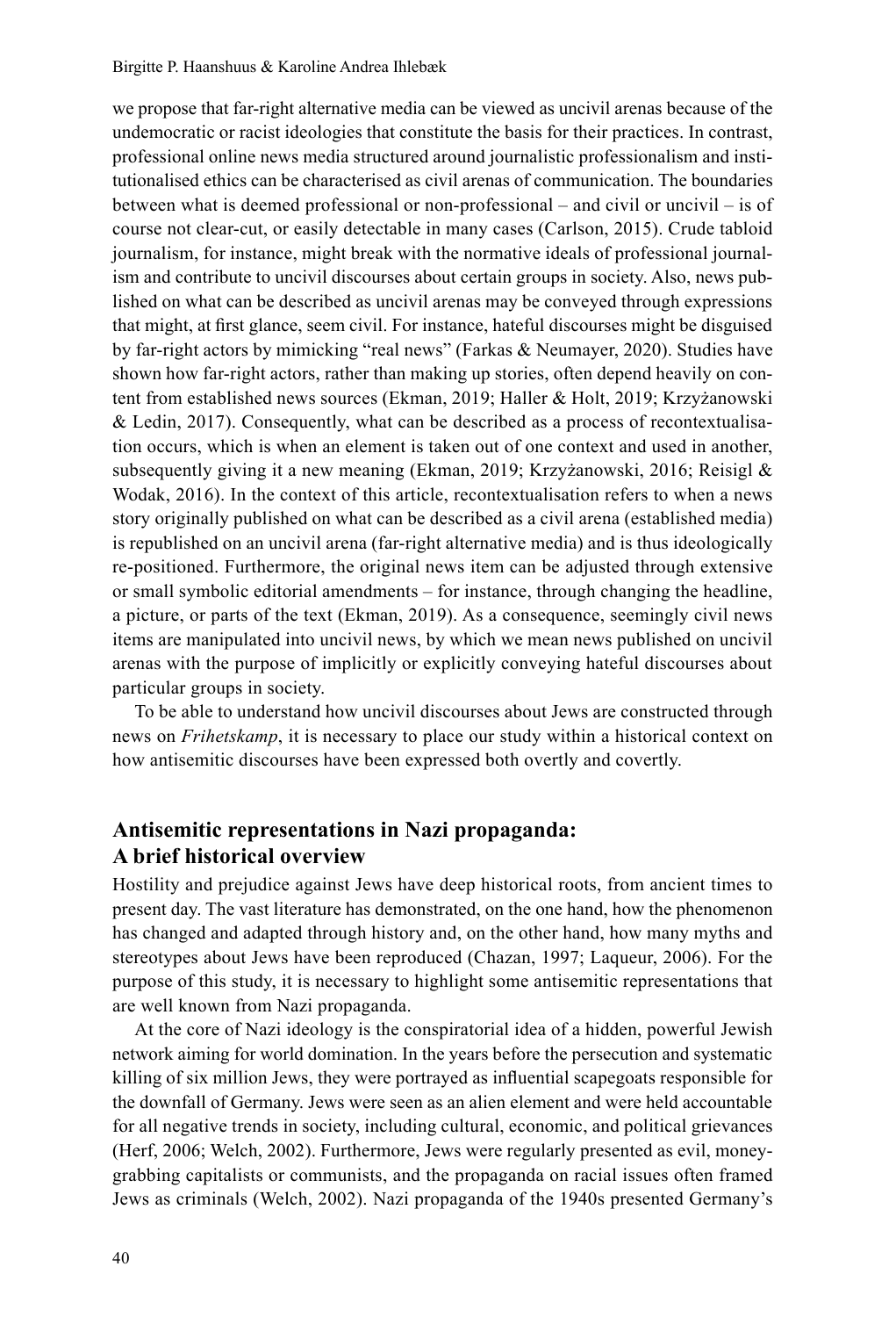war against the Allies and the fight against the Jews as a revenge-and-defence tactic. This "radical antisemitism" was based on the belief that the Jews were a cohesive, politically active, and powerful entity, and if not identified and destroyed, "international Jewry" would eradicate the German people (Herf, 2006: 7). In this narrative, Germans were portrayed as victims and Jews as the ultimate enemy. Moreover, Jews have also frequently been depicted as parasites, rats, carriers of infection, germs, and plagues, or as poisonous demons – all dehumanising metaphors that point to the need for extermination (Burrin, 2005; Welch, 2002).

Following World War II, antisemitism is no longer accepted in the public sphere but continues to be an essential part of far-right ideology – in particular within the antidemocratic extreme right. In this context, Botsch and Kopke (2014) have argued that antisemitism has undergone a process of transformation, in which euphemistic language plays an important role. They distinguish between "primary antisemitism" – or the continuation of the traditional racist antisemitism of the Nazis – and "secondary antisemitism" – when antisemitic ideas are concealed by reversing the roles of victims and perpetrators. In this regard, a common antisemitic sentiment is to deny or downplay the severity of the Holocaust and accuse the Jews of exploiting their victim status. Other strategies of concealment include imitating the language of liberal democracy to legitimise exclusionary sentiments without making use of traditional racist argumentation, or replacing the word Jew with labels such as "Zionist", "globalist", or "international money power", so that antisemitic ideas are reproduced without explicitly mentioning Jews (Botsch & Kopke, 2014; Macklin, 2014). Simonsen (2020: 655) has suggested that far-right actors who seek mass support tend to moderate themselves and use coded language more often than militant "racist-revolutionaries", such as NRM.

# **Case, data, and method**

The website under scrutiny, *Frihetskamp*, is the main digital media platform of the Norwegian division of NRM, which is the largest and most prominent neo-Nazi organisation in the Nordic countries. Originally established in Sweden in 1997 under the name Swedish Resistance Movement, the Swedish parent organisation merged with its smaller offspring organisations in Finland, Norway, and Denmark in 2016 (Ravndal, 2018). While NRM continues to be primarily a Swedish organisation, it has in the past few years become more visible and increasingly gained attention from media and authorities in Norway as well (Bjørgo & Gjelsvik, 2018). All of NRM's national divisions have websites in their own languages, with the (current) Norwegian division and its website first appearing in 2011. The organisation has an active media strategy of filming their own activities, provoking confrontations, and offering daily coverage of domestic and foreign news (see also Askanius, 2019). In addition, they frequently publish podcasts, essays on historical events and topics, reports about their offline activities, commentary and opinion pieces written by NRM members, and letters to the editor written by guest writers.

In the analysis, our aim has been to expose how antisemitism is conveyed through recontextualised news – meaning news stories that originate from the established media– on *Frihetskamp*. Inspired by Reisigl and Wodak's (2001, 2016) discourse-historical approach – more specifically, the socio-diagnostic critique, which aims to uncover the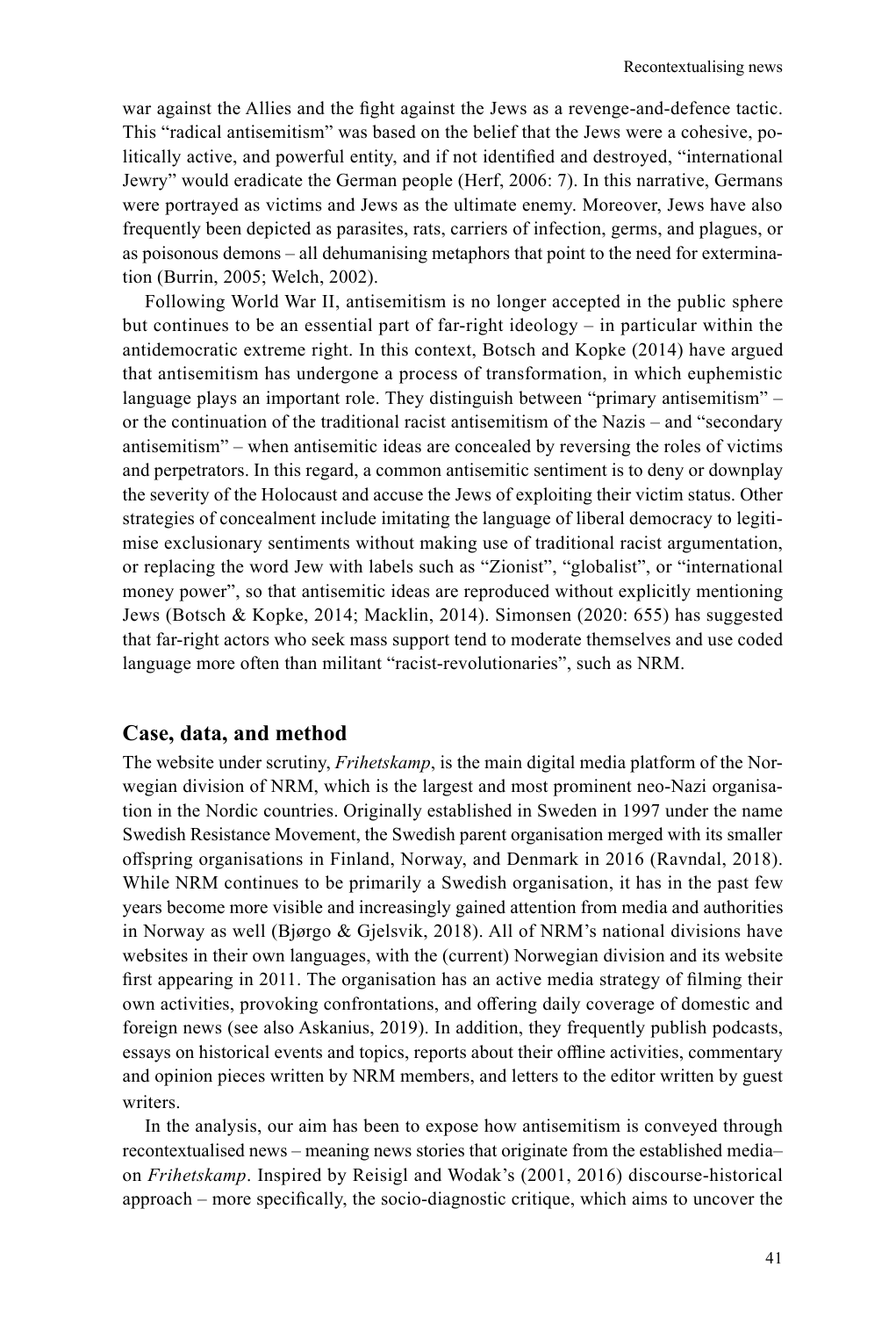manifest or latent discriminatory and "manipulative" character of discursive practices – we used an exploratory, inductive three-step procedure.

First, as proposed by Reisigl and Wodak (2016), we identified a specific set of content on *Frihetskamp*: news that explicitly concerned Jews. We then selected a strategic sample of news items published on *Frihetskamp* by using the search word jød*\** [Jew\*]. Using the search function on the website, we consequently collected all articles containing the search word published on *Frihetskamp* between 2011 and 2018 (*N* = 675). As we went through the material, it became clear that *Frihetskamp* linked to material from a variety of sources, including other alternative media sites, content from social media platforms, and other online sources. Both researchers then went through the articles and identified stories that linked to international and national established news media  $(N = 231)$ , by which we mean professional news sites with an ascribed editor and that adheres to an established ethical code of conduct[.2](#page-11-0)

Second, to uncover discursive strategies – more specifically, to examine in more detail how news stories recontextualised from established media convey antisemitic representations – we used the analytical questions proposed by Reisigl and Wodak (2001) to conduct a close reading of the texts:

- How are Jews and "the Jewish" referred to?
- What characteristics, traits, and features are attributed to them?
- What arguments are used to justify and legitimise exclusionary views on Jews?
- From what perspective or point of view are these labels, attributions, and arguments expressed?
- Are the exclusionary and discriminatory utterances articulated overtly or covertly?

Our aim was not to conduct a comprehensive linguistic analysis and answer these questions separately but rather to use them as a guideline to illuminate how news stories from civil actors are placed in new discursive contexts and consequently become uncivil news with an antisemitic message.

Third, we examined how specific linguistic means are used to alter news and thus function to convey antisemitic messages both explicitly and implicitly. The examples highlighted in the analysis below illustrate specific strategies and represent a subset of news stories that are altered in similar ways and thus convey a similar message.

## **Analysis: The antisemitic representations in uncivil news**

Our findings show that there are four distinct forms of antisemitic representations that stand out when news items from established sources are selected and recontextualised by NRM on *Frihetskamp*: 1) the Jews as powerful, 2) the Jews as intolerant and anti-liberal, 3) the Jews as exploiters of victimhood, and 4) the Jews as inferior. In the following text, we outline these representations in more detail and point out how they are constructed around specific traits, features, and arguments about Jews that are well known from historical Nazi discourse. We also explore how specific forms of alterations that are used when recontextualising news stories function to convey antisemitic messages in both overt and covert ways.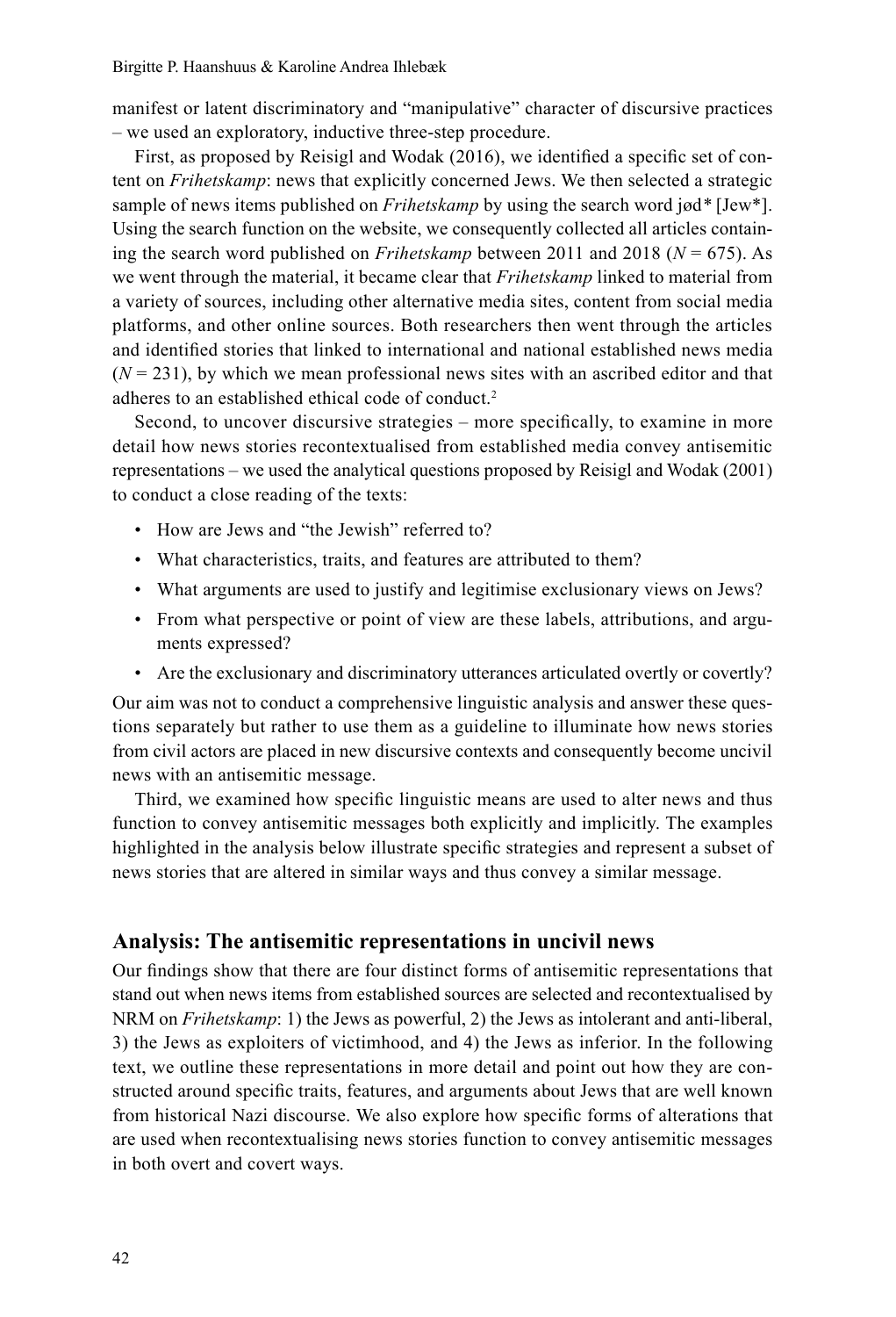#### *The powerful Jews*

The first representation we found is that Jews are portrayed as powerful actors aiming for world domination. By recontextualising news stories about politics and societal affairs from the established press, in which (alleged) Jewish individuals or organisations are involved, NRM revives old antisemitic ideas known from traditional Nazi propaganda. On *Frihetskamp*, Jews are characterised as influential scapegoats who work behind the scenes and are responsible for what is deemed destructive trends in society, including increased immigration, dissolution of traditional gender roles, biased media, and restrictions on freedom of expression.

To illustrate this point, recontextualised news stories about investor and philanthropist George Soros echo the historical and conflicting antisemitic myth of Jews as powerful, corrupt capitalists who are also linked to left-wing ideology. The focus of these news stories is on how Soros and his organisation, Open Society Foundations, have financed and organised political initiatives, including immigration, anti-racist campaigns and riots, and demonstrations for gay rights and women's rights. While the mainstream media sources (e.g., Melén, 2018; Riddell, 2015) simply refer to Soros with labels such as "Hungarian-American businessman" or "liberal billionaire", NRM systematically refers to him as a "Jewish multibillionaire" on *Frihetskamp*. By emphasising his alleged Jewish identity and connecting it to features such as being rich, influential, and leftist, NRM has made Soros into a symbol of Jews as the ultimate political enemy. Similarly, Facebook founder Mark Zuckerberg and non-governmental organisations such as Anti-Defamation League and Southern Poverty Law Center, who monitor and prevent right-wing extremism, are also identified as Jewish and portrayed as particularly powerful opponents that actively promote liberal immigration policies and strict hate speech legislation. The overall argument is that these influential Jewish actors work to undermine the ideological cause of NRM and others who share their worldview. While it can be argued that emphasising the "Jewishness" of the actors in question makes the antisemitic message quite explicit, it may also function as a way of promoting a comprehensive antisemitic conspiracy theory about Jewish power by simply referring to individuals, organisations, or institutions as "Jewish".

Also part of this discourse in which Jews are attributed power, we found that media in general, or specific media enterprises such as Bonnier and news outlets such as *The New York Times*, are referred to as Jewish or Jewish-owned. Identifying the media as Jewish thus functions as a way of labelling the established press as a lying and powerful enemy that is suppressing "nationalists" and free speech, as well as promoting a left-wing, "cultural Marxist" agenda. Furthermore, the emphasis on media as Jewish or Jewish-owned reproduces the antisemitic myth of Jews as particularly influential in media and, consequently, also the public debate on politics. This points to the paradoxical relationship far-right alternative news media has to the established press, which is to them both a useful source and a useful enemy.

# *The intolerant and anti-liberal Jews*

The second antisemitic representation that is reinforced through the recontextualisation of news is Jews as intolerant and against liberal democratic values. By recontextualising news from established media about hate speech and other political issues, including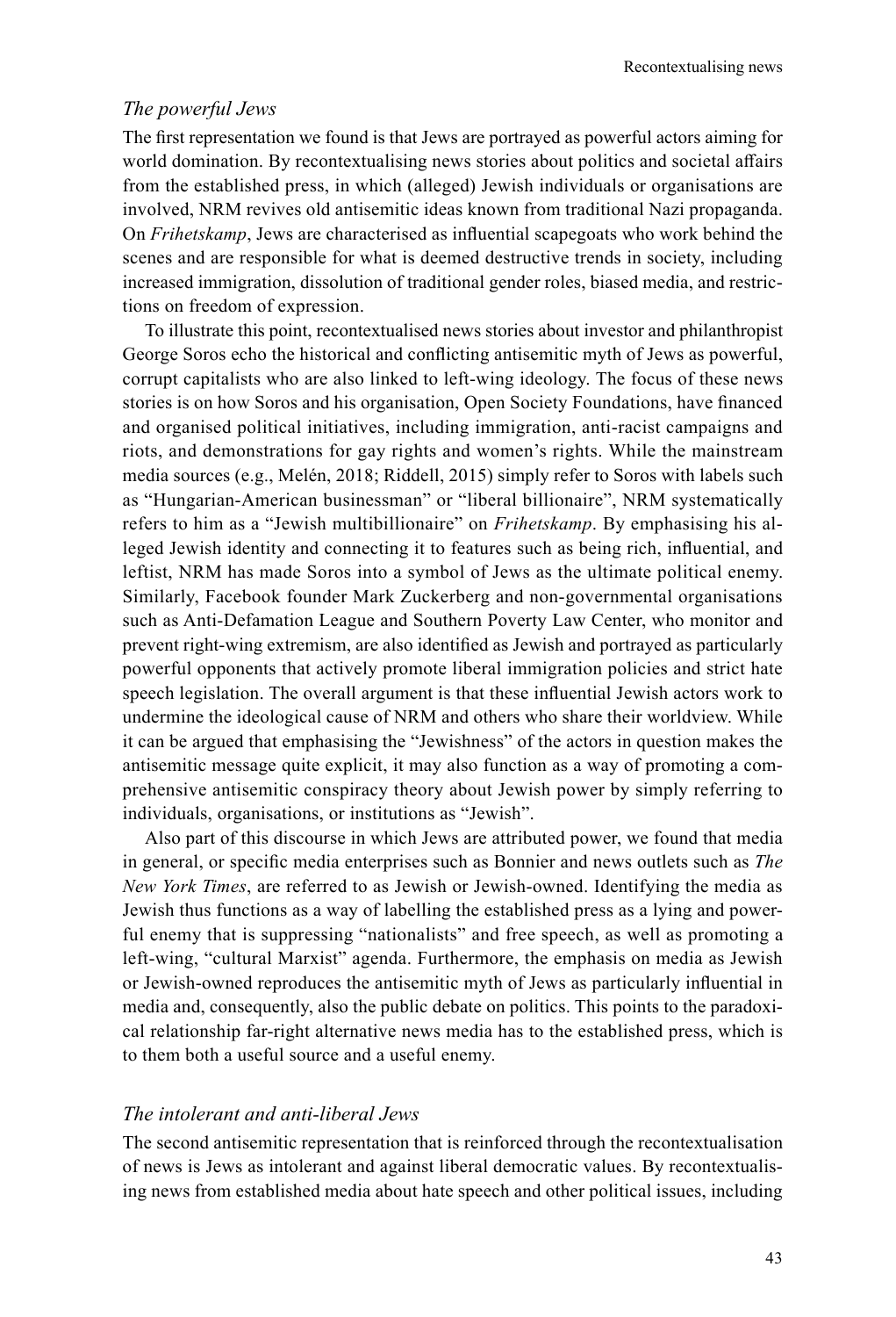news coverage about Israel, NRM presents themselves as tolerant and Jews as illiberal opponents of the democratic system and democratic values such as freedom of speech and equality. This is also connected to ideas about Jewish power, but as emphasised in previous research on antisemitic and extremist rhetoric (Macklin, 2014), the use of a seemingly democratic language that focuses on the illiberal or undemocratic characteristics of Jews functions as a way of legitimising exclusionary manifestations without making use of traditional racist argumentation.

To reinforce this discourse, mainstream news coverage on antisemitic hate speech and proposals to ban Holocaust denial are recontextualised. More specifically, on *Frihetskamp*, news stories on these topics are used to "prove" that freedom of expression is limited and that Jews are at the forefront of pushing such restrictions. This can be illustrated by a news story on how the president of the World Jewish Congress has criticised a Hungarian business magazine for reproducing antisemitic stereotypes about Jewish financial power and asked the Hungarian prime minister, Viktor Orbán, to condemn it. While the original story from Israeli news outlet *i24 News* focused on Orbán's dismissal of the request, NRM used the story and a quote by Orbán to implicitly argue that Jews – in this case represented by the World Jewish Congress – are "restricting freedom of speech and freedom of the press". Other similar news stories on *Frihetskamp* focus on how Jewish leaders and politicians are working to introduce legislation that "serves Jewish interests", such as criminalising hate speech and Holocaust denial. The overall argument is that it should be legitimate and legal to do what NRM refer to as "criticising" Jews, Jewish power, and Jewish corruption. However, since Jews control the media and are powerful in politics, they also control the public debate and legislation on hate speech – and they do it in a hypocritical and excluding way that threatens freedom of speech. In a similar manner, NRM also recontextualises news stories to claim that Jews are at the forefront of attempting to limit the American constitutional right to bear arms, and Jews are framed as strong opponents of elected politicians such as President Donald Trump and the right-wing government in Austria, thus insinuating that Jews do not respect the democratic system, at least not as long as it is governed by right-wing politicians. These ideas are also implicitly or explicitly connected to the theory of a Jewish conspiracy aiming for world domination and deliberately seeking to break down society.

Also part of this seemingly democratic language is a common claim or insinuation that Jews discriminate against others. In this context, mainstream news coverage on Israeli politics is recontextualised to suggest that Jews have a racist and exclusionary worldview, in this case represented by "the Jewish State of Israel". To illustrate, while a news story from Norwegian newspaper *Dagbladet* cites the Israeli prime minister, Benjamin Netanyahu, saying, "Israel is prepared for mass immigration [of European Jews]" after the recent terrorist attacks aimed at Jewish targets in Paris and Copenhagen (Andersen, 2015), the news story on *Frihetskamp* emphasises that "Israel is ready for mass immigration, but only of Jews". The quote by Netanyahu is thus slightly adjusted to highlight NRM's view of Jews as discriminatory. Other recontextualised news articles refer to the discrimination and segregation of Palestinians and the so-called "race laws" implemented by Israel that differentiates between Jews and non-Jews, to frame Jews (in general) as racists and hypocrites.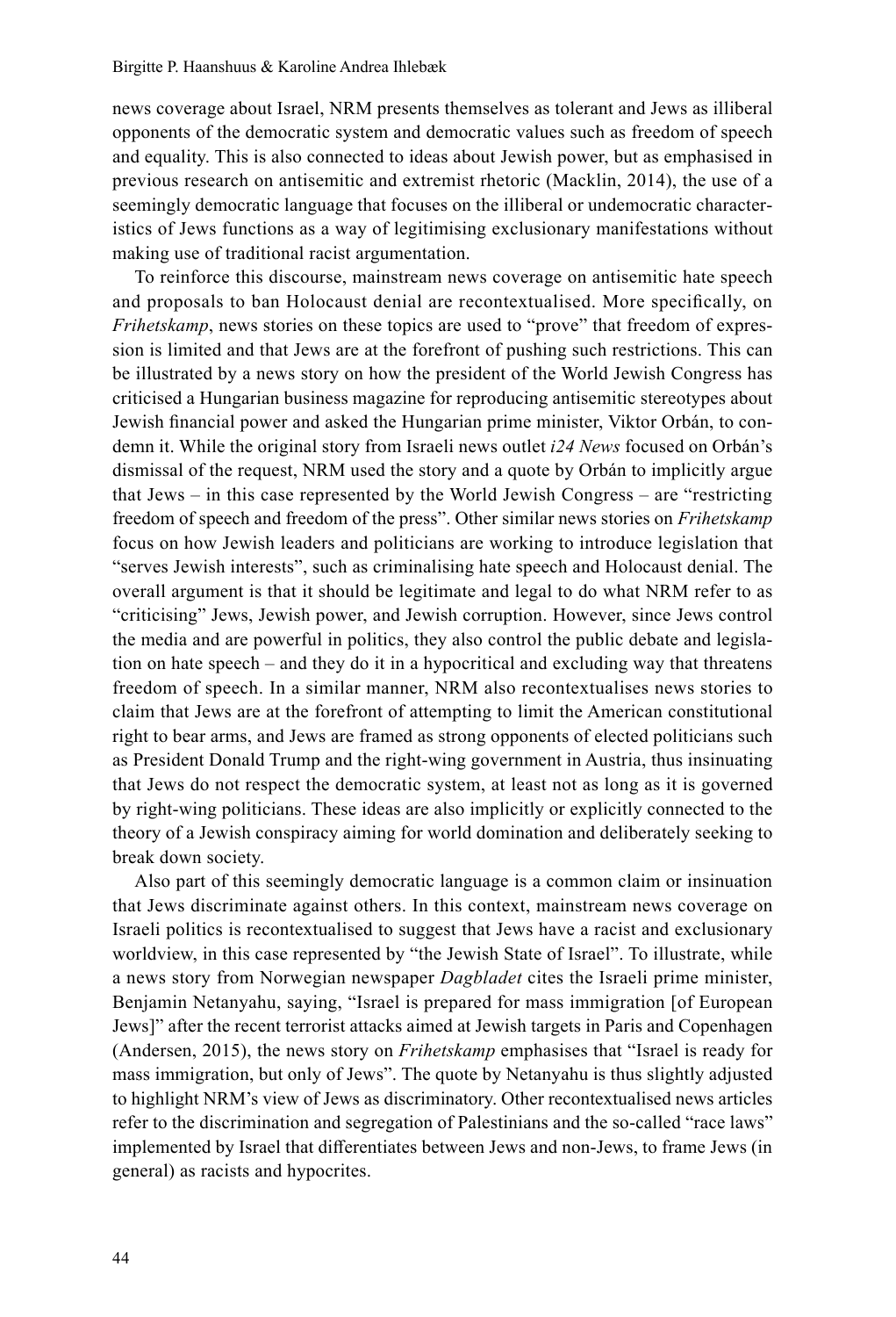## *The Jews as exploiters of victimhood*

The third antisemitic representation is Jews as exploiters of victimhood. By recontextualising news stories from the established press on antisemitism, racism, and hate crime aimed at Jewish targets, NRM – often in an implicit way – trivialises or denies that Jews have been victims of violence and hate. While the mainstream media sources that they make use of describe the details of and reactions to terrorist attacks and hate crime targeting Jewish individuals or institutions in a neutral and civil manner, the recontextualised news on *Frihetskamp* characterises Jews as easily violated and focus on how they deliberately exaggerate and exploit their (historical) status as victims, which is a form of so-called secondary antisemitism (Botsch & Kopke, 2014).

This narrative was particularly visible in early 2015, after the terrorist attacks on *Charlie Hebdo* and a kosher supermarket in Paris and a synagogue in Copenhagen. To illustrate, in an article from Norwegian newspaper *Aftenposten,* the leader of the Jewish Community of Oslo said that "Norway is one of the better countries for Jews to live in, but we are a bit more vulnerable than most Norwegians. Extremists depend on creating enemy images, and Jews are one of the most central [translated]" (Sætran, 2015). When this news story was recontextualised on *Frihetskamp*, the quote was cut and only included "We [the Jews] are a bit more vulnerable than most Norwegians". Further, the news story on *Frihetskamp* highlighted that Jews "receive special protection". Other similar stories focus on how Jews demand special treatment. Although not necessarily overtly articulated, a general argument throughout these news stories is that Jews use their alleged experience and position as victims to strengthen their influence and gain benefits.

Similarly, a news story originally from Norwegian newspaper *Vårt Land* [*Our Country*] on how "well-known Norwegian Jews are worried" about the increasing threat against Jewish targets was recontextualised to trivialise the Jewish experience of insecurity (Lindvåg, 2015). When the news story was covered on *Frihetskamp*, quotation marks were used to change the meaning of the word "worried", thus insinuating that the Jews mentioned were worried for no reason. The explanation for this argument is found in other news articles suggesting that Jewish individuals are responsible for staging antisemitic hate crimes. In these stories, NRM consistently refers to the hate crimes using quotations marks.

When recontextualising news on these topics, NRM systematically refers to antisemitism and hate crime with quotation marks or as "so-called" or "alleged" antisemitic events – small amendments and linguistic means that are used to express irony or doubt. In its most extreme form, this type of ironic and trivialising language is also used to covertly communicate Holocaust denial. When recontextualising news about the Holocaust, NRM refers to it as "Holocaust" – *with* quotation marks. People claiming to be survivors of the Holocaust are referred to as "survivors" (also with quotation marks) or "so-called survivors". Other examples of this type of language include phrases such as "Six million Jews were supposedly killed during World War II" and a story about how a former guard in Auschwitz, who is now convicted of being an accomplice in genocide, "admits that he worked as a chef but has never seen gas chambers during his time there". While the mainstream media sources these news stories are based on never question the historical facts of the Holocaust, news on *Frihetskamp* insinuates that the genocide is exaggerated or that it never happened. The overall argument is that the Jews themselves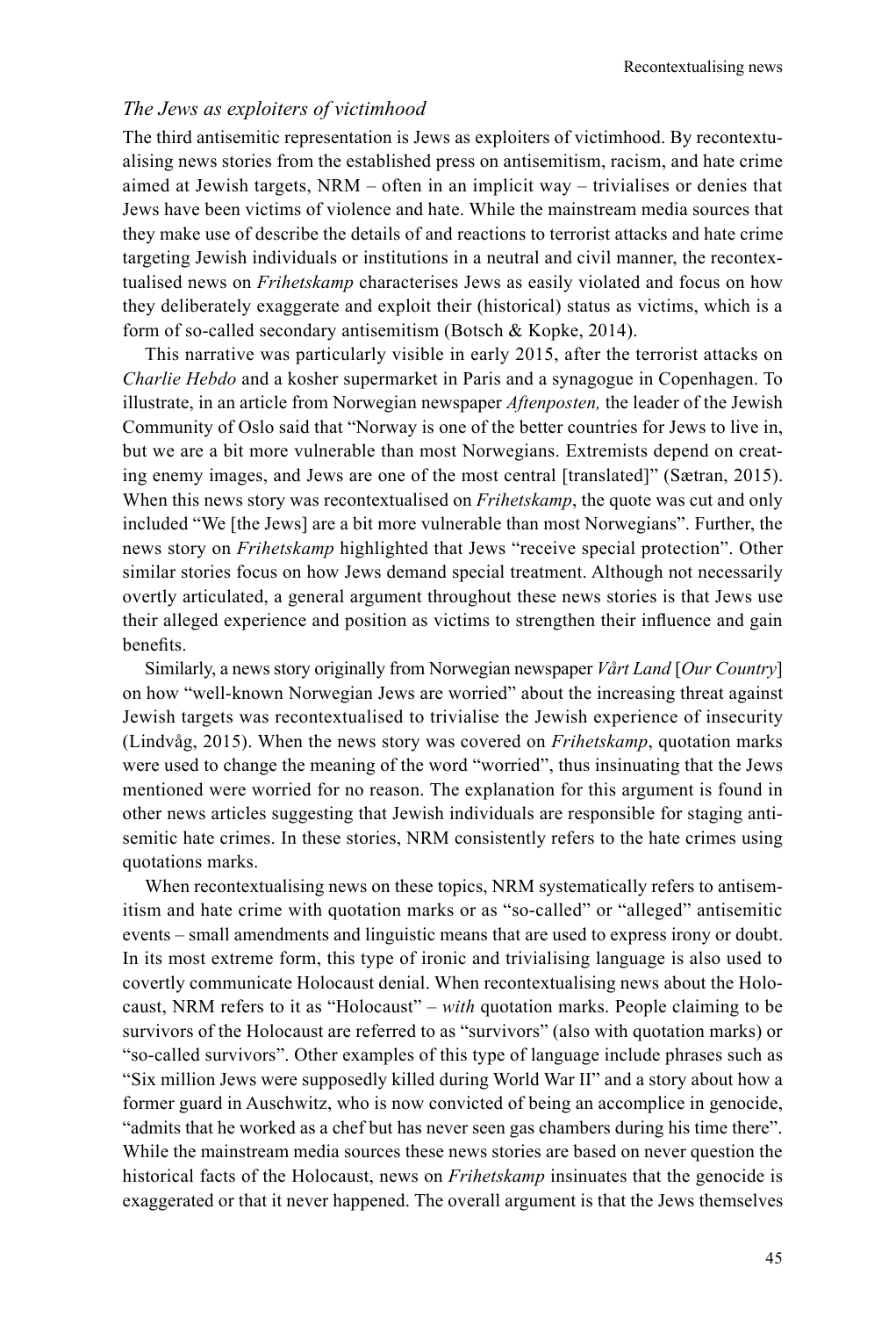are responsible for the threats against them and that they are lying about their vulnerability and exploiting their alleged victimhood.

#### *The inferior Jews*

A fourth antisemitic representation is when Jews are presented as inferior. By this we mean news where the most explicit and crude antisemitic manifestations occur, such as when Jews are referred to with dehumanising metaphors or racist or prejudiced slurs. A general finding in our study is that relatively few examples of such explicit or derogatory antisemitic content appear in the news published on *Frihetskamp*. A key tendency is that when such explicit uncivil expressions occur, NRM does not present it as their own view. Rather they report what others have said that is explicitly antisemitic, thus disguising the uncivil message as presented by others.

Examples of such dehumanising metaphors and racist slurs on *Frihetskamp* include news reports about a Dutch professor who has referred to Jews as "evil parasites", an American left-wing activist who was arrested for tagging "Die Jew Rats" on a synagogue, and a Norwegian hip-hop artist who was reported for saying "fuck Jews" from stage. The news coverage also included examples of dehumanising language set in a historical context. A story on a recently published book about famous Norwegian author Knut Hamsun, known to have expressed sympathies for Nazi Germany, highlighted a quote by Hamsun's wife, Marie, which echoes the dehumanising antisemitic propaganda of the 1940s calling for extermination: "Jews are the devils behind every war; they are the rotten flesh of a human's body". Other examples include news reports about prominent individuals who – intentionally or unintentionally – have expressed explicit racist or prejudiced ideas about Jews and thus are being accused of antisemitism. This can be illustrated by a news story on how famous footballer Mario Balotelli posted a discriminatory picture of the video game character Mario on his Instagram account. The picture claims that "He [Mario] is an Italian plumber" who "jumps like a black man, and grabs coins like a Jew". Balotelli's social media post has consequently been criticised for being racist and reproducing the antisemitic stereotype of Jews as greedy. Balotelli has later apologised and argued that it was supposed to be an anti-racist joke. On *Frihetskamp*, however, the underlying argument is that he should not have apologised and that Jews lack humour and are easily violated. By simply referring to quotes by others, NRM can convey explicit antisemitic language – including dehumanising, racist, and prejudiced sentiments – without it being obvious that they are an inherently antisemitic and uncivil news publisher.

# **Conclusion**

In this study, we have explored how antisemitic discourses are constructed on *Frihetskamp*, a far-right alternative media site that can be characterised as an uncivil arena because of its antidemocratic and exclusionary stance. Our point of departure was that far-right alternative media, which mimics the outline and features of established news media, can be viewed as a form of "bottom-up incivility" (Krzyżanowski & Ledin, 2017: 569), in which amateurs and activists express hateful and extreme views through the production of news. Previous research has indicated that the organisation under scrutiny has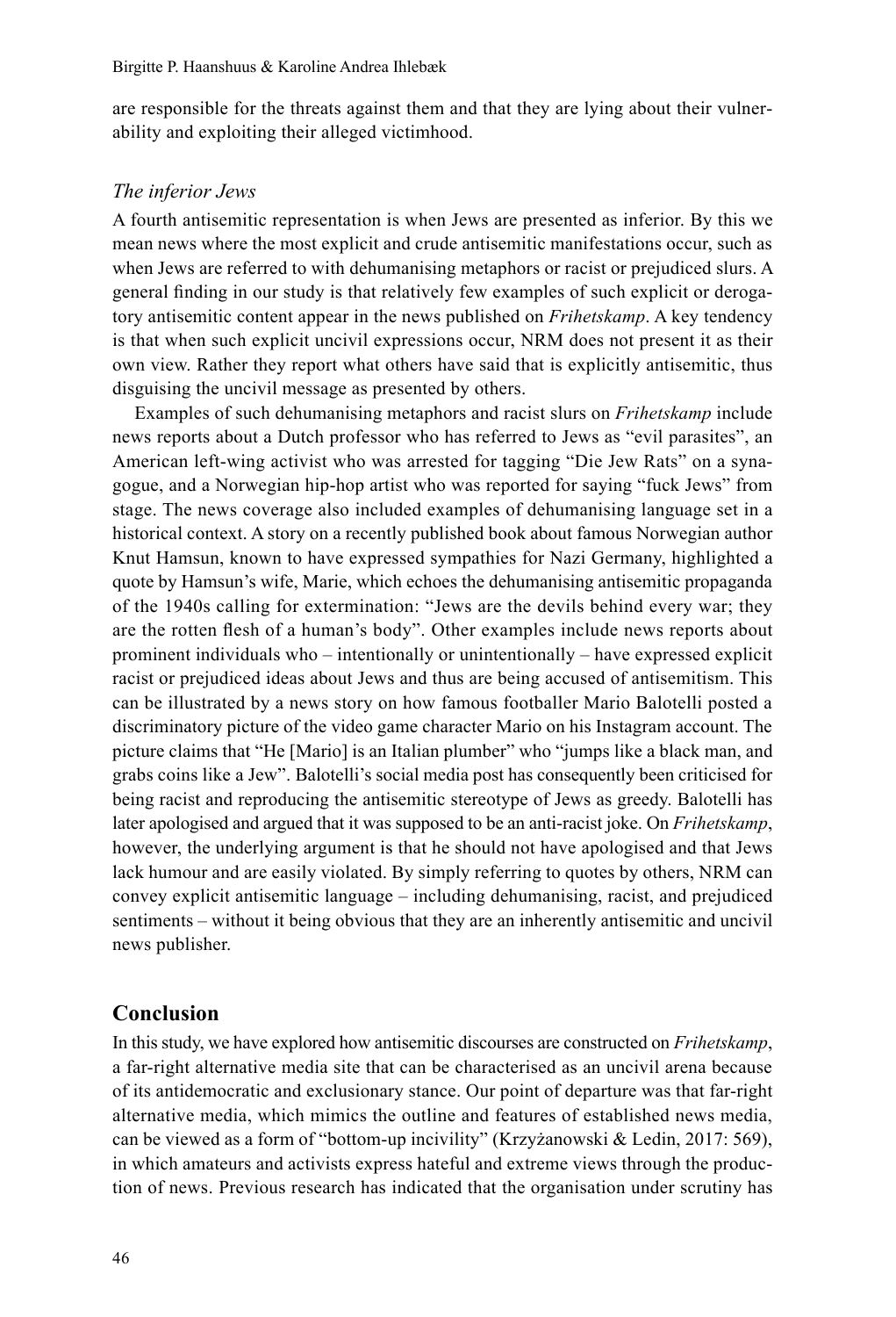an active media strategy (Askanius, 2019). Inspired by Reisigl and Wodak's (2001, 2016) discourse-historical approach, our aim has been to uncover the manifest or latent discriminatory and manipulative character of such discursive practices by illuminating how NRM recontextualises and adjusts content from legitimate news providers, thus transforming civil news into uncivil news. We have argued that by recontextualising and adjusting news stories from the established press, NRM presents news coverage that constitutes an exclusionary antisemitic worldview in both overt and covert ways.

This study has identified four antisemitic representations that are reinforced through the selection and recontextualisation of news on *Frihetskamp*: the Jews as powerful, as intolerant and anti-liberal, as exploiters of victimhood, and as inferior. These exclusionary and conspiratorial ideas, also known from historical Nazi propaganda, are thus reproduced on *Frihetskamp* by connecting them to contemporary societal and political contexts and the current news agenda. The overall argument on *Frihetskamp* is that Jews are the ultimate enemy and the common denominator behind all development deemed destructive in society, including immigration, multiculturalism, financial power, and restrictions on freedom of speech (see also Simonsen, 2020). In other words, and as pointed out by Herf (2006: 183) in his study on Nazi propaganda of the 1940s, "the Jews are guilty of everything". However, this overarching message is presented in bits and pieces throughout the news coverage – often by implicit means. Consequently, without readers having knowledge about historical antisemitic manifestations, the uncivility of the news about Jews can be difficult to discover. Furthermore, by imitating the format of professional news providers and using stories from such sources, NRM reproduces their antisemitic message through the words of others. Our study also found that when explicit derogatory antisemitic expressions – such as dehumanising metaphors and racist slurs – are conveyed, they often occur in news stories where others are reported as expressing them. In this way, and as similarly emphasised by Macklin (2014), NRM seeks to legitimise their antisemitic worldview without making use of explicit racist argumentation. Avoiding or distancing themselves from explicit hostile language reduces the risk of legal sanctions – for instance, through hate speech legislation – and it makes their antisemitic message more covert and difficult to identify.

The fact that the news coverage on *Frihetskamp* is based on actual news from the established media and with traceable sources may create a sense of legitimacy that blurs the boundaries between the civil and uncivil. The alternative news site under scrutiny can thus be considered an example of a borderline discourse of uncivility (Krzyżanowski & Ledin, 2017), where hateful and exclusionary views are represented through what might seem like a civil communicative form. This is of great concern, because as the digital sphere has become more complicated and messy, and is a place where a great variety of actors compete for our attention, uncivil actors might reach new audiences and manage to infiltrate the social media sphere with uncivil content. This problem has been recognised by global media platforms such as Facebook and YouTube, and recent measures have been taken to exclude uncivil actors from spreading their content through their channels. Nevertheless, it is likely that uncivility will continue to spread online, and consequently it is important to pay attention to where and how uncivil actors disseminate their harmful messages.

There are some limitations to this study that must be addressed. We have only investigated news items which explicitly mention the word "Jew". Future research should look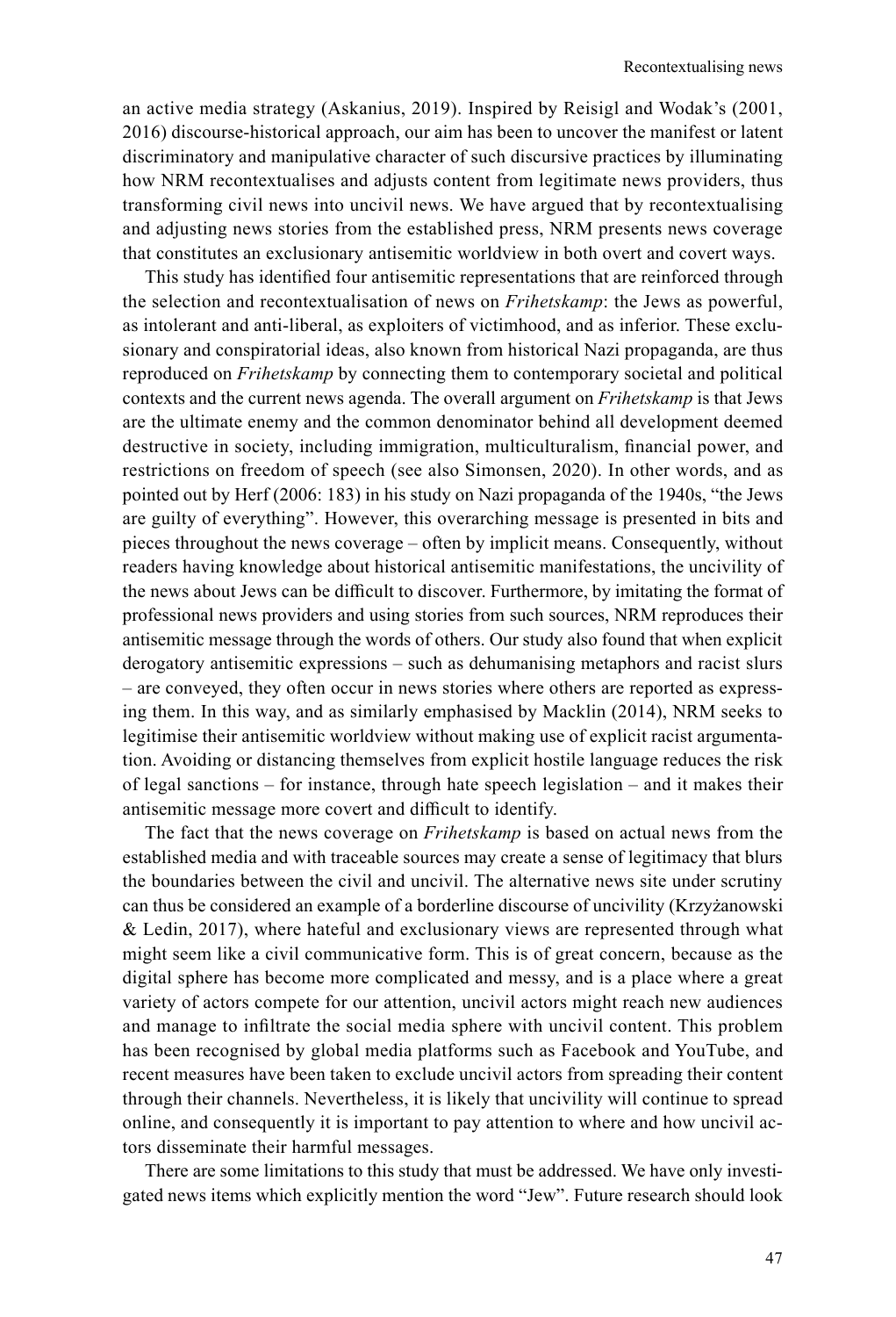<span id="page-11-0"></span>Birgitte P. Haanshuus & Karoline Andrea Ihlebæk

at how antisemitic sentiments may also be expressed in even more implicit ways – for instance by using code words such as Zionist, globalist, or other dog-whistle strategies – as well as by examining how antisemitic discourses are constructed in other forms of content published on the site, such as historical essays, podcasts, and radio programmes. Finally, we currently know little about how *Frihetskamp* is used by NRM's members, to what degree they manage to gain visibility and impact amongst other user groups, or what kind of role they play within wider Nordic or international far-right networks. This kind of knowledge is necessary to identify how antisemitism takes places and potentially reaches new publics in a fast-changing digital media environment.

# **Funding**

This study has been funded by the Norwegian Research Council (project number 272000).

#### **Notes**

- 1. All quotations from *Frihetskamp* and the originating articles have been translated by the authors.
- 2. An overview of the news items can be made available by the authors as an Excel file with URLs upon request.

#### **References**

- Andersen, Ø. (2015, February 15). Israel forberedt på masseinnvandring [– Israel prepared for mass immigration]. *Dagbladet*.<https://www.dagbladet.no/nyheter/israel-forberedt-pa-masseinnvandring/60834334>
- Anti-Defamation League. (2018). *Computational propaganda, Jewish-Americans and the 2018 midterms: The amplification of anti-Semitic harassment online*. New York: Anti-Defamation League. [https://www.](https://www) adl.org/media/12028/download
- Askanius, T. (2019). Studying the Nordic Resistance Movement: Three urgent questions for researchers of contemporary neo-Nazis and their media practices. *Media Culture & Society*, *41*(6), 878–888. [https://](https://doi.org/10.1177/0163443719831181) [doi.org/10.1177/0163443719831181](https://doi.org/10.1177/0163443719831181)
- Atkinson, J., & Berg, S. (2012). Narrowmobilization and Tea Party activism: A study of right-leaning alternative media. *Communication Studies*, *63*(5), 519–535. <https://doi.org/10.1080/10510974.2011.649442>
- Atton, C. (2002). *Alternative media.* London: Sage.<http://dx.doi.org/10.4135/9781446220153>
- Atton, C. (2006). Far-right media and the internet: Culture, discourse and power. *New Media & Society*, *8*(4), 573–587.<https://doi.org/10.1177/1461444806065653>
- Baugut, P., & Neumann, K. (2019). How right-wing extremists use and perceive news media. *Journalism & Mass Communication Quarterly*, *96*(3), 696–720. <https://doi.org/10.1177/1077699018803080>
- Benkler, Y., Faris, R., & Roberts, H. (2018). *Network propaganda: Manipulation, disinformation, and radicalization in American politics.* Oxford: Oxford University Press. <https://doi.org/10.1093/> oso/9780190923624.001.0001
- Bjørgo, T., & Gjelsvik, I. M. (2018). Utvikling og utbredelse av høyreekstremisme i Norge [Development and prevalence of right-wing extremism in Norway]. In T. Bjørgo (Ed.), *Høyreekstremisme i Norge: Utviklingstrekk, konspirasjonsteorier og forebyggingsstrategier* [*Right-wing extremism in Norway: Developments, conspiracy theories, and strategies for prevention*] (pp. 27–144). Oslo: Norwegian Police University College.
- Botsch, G., & Kopke, C. (2014). A case study of anti-Semitism in the language and politics of the contemporary far right in Germany. In M. Feldman, & P. Jackson (Eds.), *Doublespeak: The rhetoric of the far right since 1945* (pp. 207–221). Stuttgart: ibidem Press.
- Brown, C. (2009). WWW.HATE.COM: White supremacist discourse on the Internet and the construction of whiteness ideology. *Howard Journal of Communications*, *20*(2), 189–208. [https://doi.](https://doi) org/[10.1080/10646170902869544](https://doi.org/10.1080/10646170902869544)
- Burrin, P. (2005). Nazi antisemitism: Animalization and demonization. In R. S. Wistrich (Ed.), *Demonizing the other: Antisemitism, racism, and xenophobia* (pp. 221–235)*.* London: Routledge. [https://doi.](https://doi) org/10.4324/9780203727249
- Caiani, M., & Parenti, L. (2016). *European and American extreme right groups and the Internet.* London: Routledge.<https://doi.org/10.4324/9781315580845>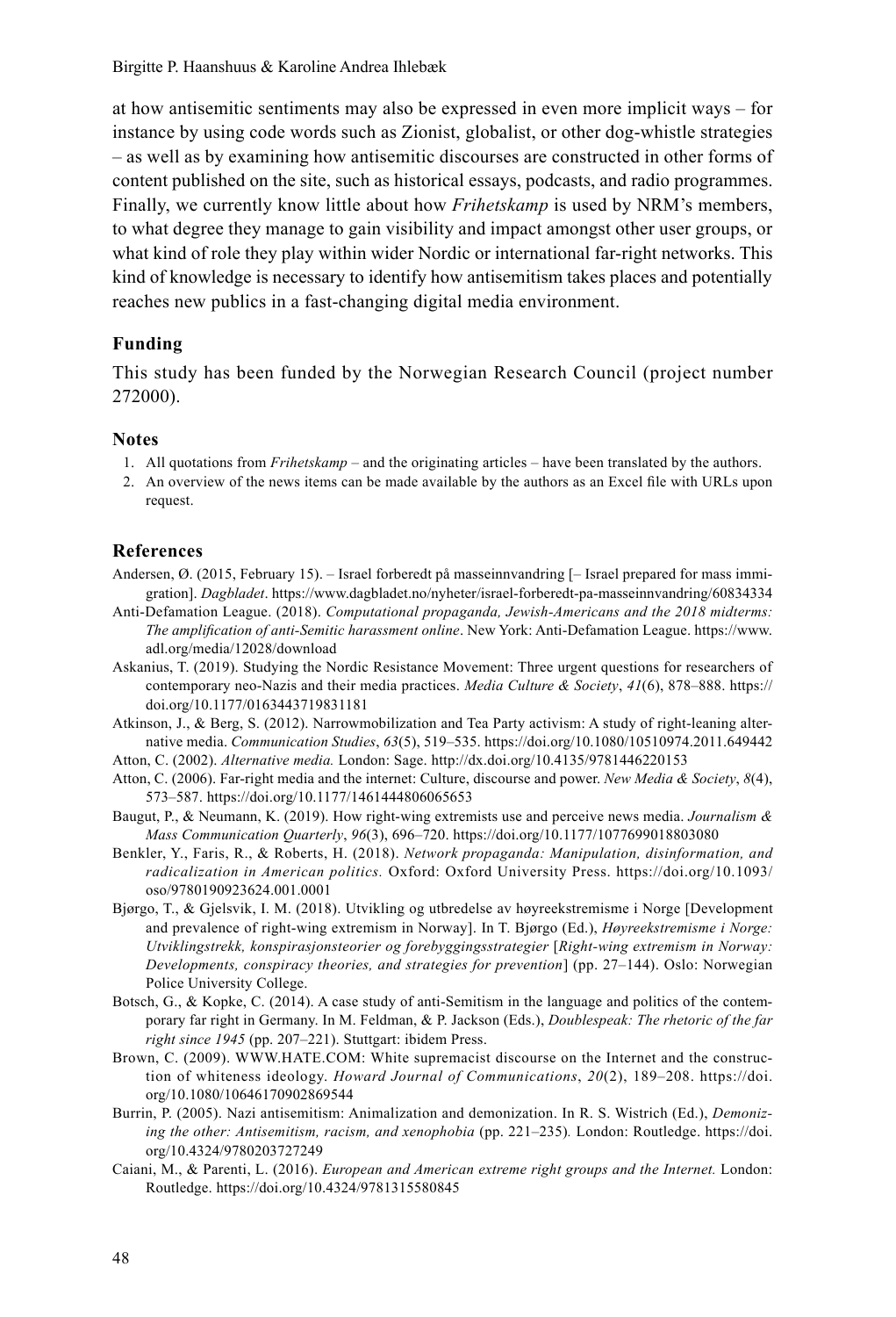- Carlson, M. (2015). Introduction: The many boundaries of journalism. In M. Carlson, & S. C. Lewis (Eds.), *Boundaries of journalism: Professionalism, practices and participation* (pp. 1–19). London: Routledge. <https://doi.org/10.4324/9781315727684>
- Chadwick, A. (2013). *The hybrid media system: Politics and power*. Oxford: Oxford University Press. [https://](https://doi.org/10.1093/acprof:oso/9780199759477.001.0001) [doi.org/10.1093/acprof:oso/9780199759477.001.0001](https://doi.org/10.1093/acprof:oso/9780199759477.001.0001)
- Chazan, R. (1997). *Medieval stereotypes and modern antisemitism*. Berkeley, California: University of California Press.
- Community Security Trust. (2018). *Antisemitic content on Twitter*. London: Community Security Trust. [https://](https://cst.org.uk/public/data/file/4/2/Antisemitic%20Content%20on%20Twitter.pdf) [cst.org.uk/public/data/file/4/2/Antisemitic%20Content%20on%20Twitter.pdf](https://cst.org.uk/public/data/file/4/2/Antisemitic%20Content%20on%20Twitter.pdf)
- Community Security Trust. (2020). *Antisemitic incidents 2019*. London: Community Security Trust. [https://](https://cst.org.uk/data/file/9/0/IncidentsReport2019.1600688575.pdf) [cst.org.uk/data/file/9/0/IncidentsReport2019.1600688575.pdf](https://cst.org.uk/data/file/9/0/IncidentsReport2019.1600688575.pdf)
- De Koster, W., & Houtman, D. (2008). 'Stormfront is like a second home to me': On virtual community formation by right-wing extremists. *Information, Communication & Society*, *11*(8), 1155–1176. [https://](https://doi.org/10.1080/13691180802266665) [doi.org/10.1080/13691180802266665](https://doi.org/10.1080/13691180802266665)
- Ekman, M. (2018). Anti-refugee mobilization in social media: The case of Soldiers of Odin. *Social Media + Society*. (January–March), 1–11.<https://doi.org/10.1177/2056305118764431>
- Ekman, M. (2019). Anti-immigrant sentiments and mobilization on the Internet. In K. Smets, K. Leurs, M. Georgiou, S. Witterborn, & R. Gajjala (Eds.), *The Sage handbook of media and migration* (pp. 551–562). London: Sage.
- European Commission. (2016). The EU Code of conduct on countering illegal hate speech online. [https://](https://ec.europa.eu/info/policies/justice-and-fundamental-rights/combatting-discrimination/racism-and-xeno-phobia/eu-code-conduct-countering-illegal-hate-speech-online_en) [ec.europa.eu/info/policies/justice-and-fundamental-rights/combatting-discrimination/racism-and-xeno](https://ec.europa.eu/info/policies/justice-and-fundamental-rights/combatting-discrimination/racism-and-xeno-phobia/eu-code-conduct-countering-illegal-hate-speech-online_en)phobia/[eu-code-conduct-countering-illegal-hate-speech-online\\_en](https://ec.europa.eu/info/policies/justice-and-fundamental-rights/combatting-discrimination/racism-and-xeno-phobia/eu-code-conduct-countering-illegal-hate-speech-online_en)
- European Union Agency for Fundamental Rights. (2018). *Experiences and perceptions of antisemitism: Second survey on discrimination and hate crime against Jews in the EU*. Vienna: European Union Agency for [Fundamental Rights. https://fra.europa.eu/sites/default/files/fra\\_uploads/fra-2018-experiences-and-per](https://fra.europa.eu/sites/default/files/fra_uploads/fra-2018-experiences-and-per-ceptions-of-antisemitism-survey_en.pdf)ceptions[-of-antisemitism-survey\\_en.pdf](https://fra.europa.eu/sites/default/files/fra_uploads/fra-2018-experiences-and-per-ceptions-of-antisemitism-survey_en.pdf)
- Farkas, J., & Neumayer, C. (2020). Mimicking [news: How th](news:How)e credibility of an established tabloid is used when disseminating racism. *Nordicom Review*, *41*(1), 1–17. <https://doi.org/10.2478/nor-2020-0001>
- Figenschou, T. U., & Ihlebæk, K. A. (2019). Challenging journalistic authority: Media criticism in far-right alternative media. *Journalism Studies*, *20*(9), 1221–1237. <https://doi.org/10.1080/1461670X.2018.1500868>

Frihetskamp.net. (2016, March 5). *Vår politikk* [*Our politics*]*.* <https://www.frihetskamp.net/var-politikk/>

- Haanshuus, B. P., & Jupskås, A. R. (2017). Høyreklikk! En analyse av ytre høyre på sosiale medier i Norge [The right click! An analysis of the far right in Norway on social media]. *Tidsskrift for samfunnsforskning*, *58*(2), 145–165.
- Haas, T. (2004). Research note: Alternative media, public journalism and the pursuit of democratization. *Journalism Studies*, *5*(1), 115–121. <https://doi.org/10.1080/1461670032000174783>
- Haller, A., & Holt, K. (2019). Paradoxical populism: How PEGIDA relates to mainstream and alternative media. *Information, Communication & Society*, *22*(12), 1665–1680*.* <https://doi.org/10.1080/136911> 8X.2018.1449882
- Heft, A., Mayerhöffer, E., Reinhardt, S., & Knüpfer, C. (2019). Beyond Breitbart: Comparing right-wing digital news infrastructures in six Western democracies. *Policy & Internet*, *12*(1), 20–45. [https://doi.](https://doi) org/10.1002/poi3.219
- Herf, J. (2006). *The Jewish enemy: Nazi propaganda during World War II and the Holocaust*. Cambridge: Harvard Belknap.
- Holt, K. (2019). Right-wing alternative media. London: Routledge. <https://doi.org/10.4324/9780429454691>
- Holt, K., Figenschou, T. U., & Frischlich, L. (2019). Key dimensions of alternative news media. *Digital Journalism*, *7*(7), 860–869. <https://doi.org/10.1080/21670811.2019.1625715>
- Ihlebæk, K. A., & Nygaard, S. (2021). Right-wing alternative media in the Scandinavian political communication landscape. In E. Skogerbø, Ø. Ihlen, N. N. Kristensen, & L. Nord (Eds.), *Power, communication, and politics in the Nordic countries* (pp. 263–282). Gothenburg: Nordicom, University of Gothenburg. <https://doi.org/10.48335/9789188855299-13>
- Klungtveit, H. S. (2020). *Nynazister blant oss:* På innsiden av den nye høyreekstremismen. [*Neo-Nazis among us: On the inside of the new right-wing extremism*]. Oslo: Kagge Forlag.
- Koliska, M., & Assmann, K. (2019, December 11). Lügenpresse: The lying press and German journalists' responses to a stigma. *Journalism*. Online first.<https://doi.org/10.1177/1464884919894088>
- Krzyżanowski, M. (2016). Recontextualisation of neoliberalism and the increasingly conceptual nature of discourse: Challenges for critical discourse studies. *Discourse & Society*, *27*(3), 308–321. [https://doi.](https://doi) org/10.1177/0957926516630901
- Krzyżanowski, M., & Ledin, P. (2017). Uncivility on the web: Populism in/and the borderline discourses of exclusion. *Journal of Language and Politics*, *16*(4), 566–581. <https://doi.org/10.1075/jlp.17028.krz>